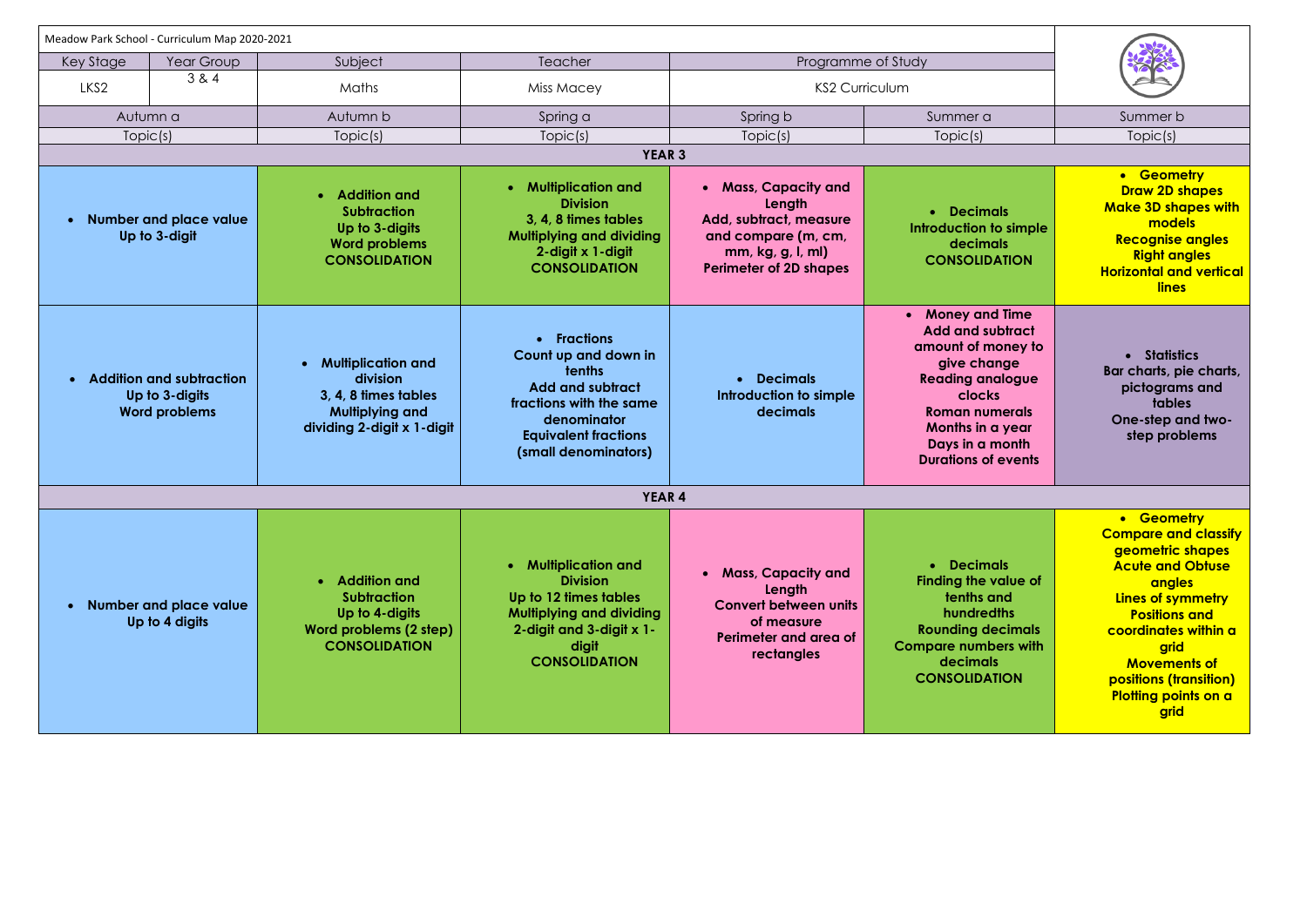| • Addition and Subtraction<br>Up to 4-digits<br><b>Word problems</b>                                                                                     | <b>Multiplication and</b><br>$\bullet$<br>division<br>Up to 12 times tables<br><b>Multiplying and</b><br>dividing 2-digit and 3-<br>digit x 1-digit                                              | • Fractions<br>Count up and down in<br>hundredths<br><b>Add and subtract</b><br>fractions with the same<br>denominator<br><b>Equivalent fractions</b><br>$(1/4, \frac{1}{2}, \frac{3}{4})$ | • Decimals<br><b>Finding the value of</b><br>tenths and hundredths<br><b>Rounding decimals</b><br><b>Compare numbers</b><br>with decimals                  | <b>Money and Time</b><br><b>Estimate, compare</b><br>and calculate word<br>problems with money<br><b>Convert time</b><br>between12-hour<br>analogue and 24-<br>hour digital time<br>Solve problems -<br>hours to minutes,<br>minutes to seconds,<br>years to months,<br>weeks to days | • Statistics<br><b>Discrete and continuous</b><br>data<br>Comparison, sum and<br>difference problems            |
|----------------------------------------------------------------------------------------------------------------------------------------------------------|--------------------------------------------------------------------------------------------------------------------------------------------------------------------------------------------------|--------------------------------------------------------------------------------------------------------------------------------------------------------------------------------------------|------------------------------------------------------------------------------------------------------------------------------------------------------------|---------------------------------------------------------------------------------------------------------------------------------------------------------------------------------------------------------------------------------------------------------------------------------------|-----------------------------------------------------------------------------------------------------------------|
| <b>Assessment Tasks</b>                                                                                                                                  | <b>Assessment Tasks</b>                                                                                                                                                                          | <b>Assessment Tasks</b>                                                                                                                                                                    | <b>Assessment Tasks</b>                                                                                                                                    | <b>Assessment Task</b>                                                                                                                                                                                                                                                                | <b>Assessment Tasks</b>                                                                                         |
| Children will identify and<br>represent numbers using<br>different representations                                                                       | Children will recap and use<br>addition and subtraction<br>within problem solving and<br>reasoning questions                                                                                     | Children will explain the<br>similarities and differences<br>between unit and non-unit<br>fractions                                                                                        | Children will link fractions to<br>decimals, words and<br>pictorial representations                                                                        | Children will match and<br>comparing money                                                                                                                                                                                                                                            | Children will read graphs<br>with different scaled<br>representations                                           |
| Children will solve addition and<br>subtraction calculations up to 4-<br>digits                                                                          | Children will recall<br>multiplication and division<br>facts up to $12x12$                                                                                                                       | Children will solve problems<br>(always, sometimes, never) to<br>demonstrate an<br>understanding of an amount                                                                              | Children will use a part-<br>whole model to represent<br>1/10                                                                                              | Children will understand<br>time on an analogue clock                                                                                                                                                                                                                                 | Children will recognise<br>angles as a measure of turn                                                          |
| Personal<br>Development/CEIAG                                                                                                                            | Personal<br>Development/CEIAG                                                                                                                                                                    | Personal<br>Development/CEIAG                                                                                                                                                              | Personal<br>Development/CEIAG                                                                                                                              | Personal<br>Development/CEIAG                                                                                                                                                                                                                                                         | Personal<br>Development/CEIAG                                                                                   |
| Children will discuss the cultural<br>impact that the Romans have<br>had exploring concepts such<br>as:<br>Numbers as a universal<br>language<br>• Value | Children will explore the<br>correlation between<br>multiplication and division<br>within everyday life. They will<br>also explore concepts such<br>as:<br>Life skills problems<br>Determination | Pupils will develop an<br>understanding of the practical<br>uses of fractions in everyday<br>life. They will make<br>connections between<br>fractions and sharing.                         | Children will being to<br>understand the role that<br>mass and capacity has in<br>the real world. Pupils will<br>choose appropriate<br>measures for items. | Children will be<br>encouraged to tell the time<br>at different points through<br>the day.                                                                                                                                                                                            | Children will discuss the<br>practicality of different<br>shapes in the real world.                             |
| Reading & Writing                                                                                                                                        | <b>Reading &amp; Writing</b>                                                                                                                                                                     | Reading & Writing                                                                                                                                                                          | <b>Reading &amp; Writing</b>                                                                                                                               | <b>Reading &amp; Writing</b>                                                                                                                                                                                                                                                          | <b>Reading &amp; Writing</b>                                                                                    |
| Children will have opportunities<br>to write throughout the term<br>including writing number<br>sentences                                                | Children will have<br>opportunities to write<br>throughout the term including<br>writing number problems                                                                                         | Children will read and write<br>problems, which require a<br>calculation to be identified                                                                                                  | Children will follow recipes<br>and instructions, involving<br>mass and capacity                                                                           | Children will read a variety<br>of word problems                                                                                                                                                                                                                                      | Children will follow a<br>specification to design a<br>house, with specific<br>dimensions                       |
| Speaking & Listening                                                                                                                                     | Speaking & Listening                                                                                                                                                                             | Speaking & Listening                                                                                                                                                                       | Speaking & Listening                                                                                                                                       | Speaking & Listening                                                                                                                                                                                                                                                                  | Speaking & Listening                                                                                            |
| Children will have lots of S&L<br>opportunities throughout the<br>term including discussions and<br>mathematical debates                                 | Children will have lots of S&L<br>opportunities throughout the<br>term including presenting<br>their work to adults                                                                              | Children will work with peers to<br>solve problems and find the<br>most effective means of<br>calculations                                                                                 | Children will articulate<br>justifications relating to mass<br>and capacity when<br>following a recipe                                                     | Children will discuss<br>strategies to solve given<br>reasoning problems                                                                                                                                                                                                              | Children will work with a<br>partner to develop an<br>understanding of angles, by<br>following a specific route |